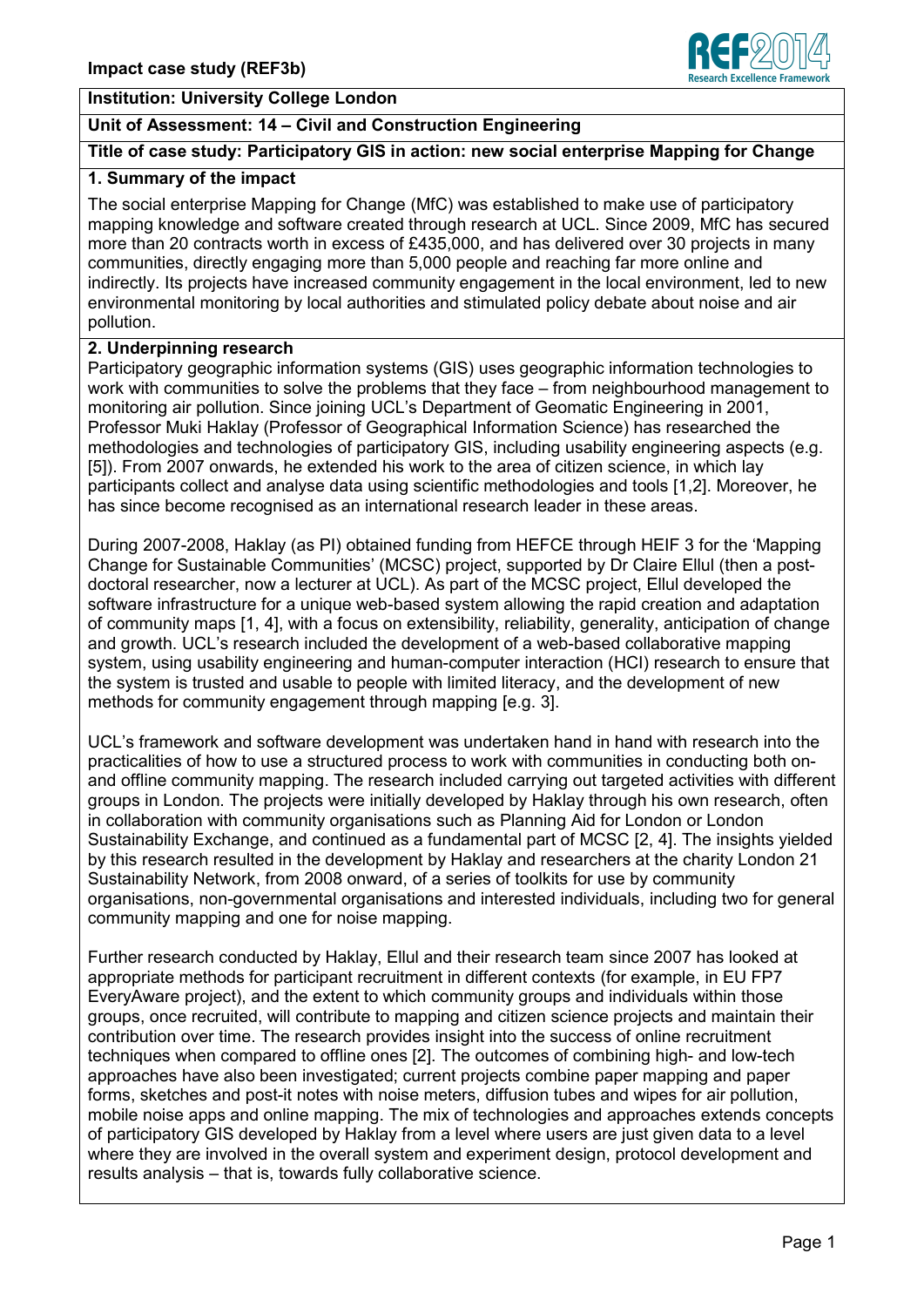### **Impact case study (REF3b)**



The underlying computer code for the mapping application and the knowledge of how to integrate the application's use during participatory processes are based on the research described above. They integrate lessons in the area of geospatial web (geoweb) technologies, usability and humancomputer interaction of GIS studies, community engagement and public access to environmental information. Since 2009, the software and processes have benefited from dual development through requirements and lessons within UCL research projects such as EPSRC Adaptable Suburbs, and through needs emerging from MfC activities. The same underlying system is made available for research and practice, fast-tracking knowledge transfer between the two.

### **3. References to the research**

References 1, 4 and 5 best indicate the quality of the research.

- 1. Ellul, C., Francis, L. and Haklay, M., 2011, *A Flexible Database-Centric Platform for Citizen Science Data Capture*, Computing for Citizen Science Workshop, in Proceedings of the 2011 Seventh IEEE International Conference on eScience (eScience 2011) <http://doi.org/fx2dsv>
- 2. Ellul C., Francis L., and Haklay M., 2011, "Engaging with local communities: A review of three years of community mapping", in: Zlatanova S, Ledoux H, Fendel E, Rumor M, *Urban and Regional Data Management*, Taylor and Francis ISBN 9780415674911. Available on request.
- 3. Liu, Y., Ellul, C., and Haklay, M., 2010, *Planning Alerts for Community Maps*, Geographical Information Science Research – UK (GISRUK 2010), UCL, UK, 14-16 April. (Abstract peer reviewed). <http://discovery.ucl.ac.uk/19284/1/19284.pdf>
- 4. Ellul, C., Haklay, M. Francis, L. and Rahemtulla, H., 2009, *A Mechanism to Create Community Maps for Non-Technical users*, The International Conference on Advanced Geographic Information Systems & Web Services – GEOWS 2009, Cancun, Mexico, 1-7 February. (Peer reviewed) <http://doi.org/d26gcz>
- 5. Haklay, M., and Tobón, C., 2003, Usability Evaluation and PPGIS: Towards a User-Centred Approach, *International Journal of Geographical Information Science (IJGIS)*, **17**(6), 577-592 <http://doi.org/fmtkxx>
- 6. Harrison, C.M., and Haklay, M., 2002, The Potential for Public Participation GIS in UK Environmental Planning: Appraisals by Active Publics, *International Journal of Environmental Planning and Management (JEPM)*, **45**(6), 841-863 <http://doi.org/ddppvd>

**Research funding:** The research has been supported by grants worth more than £300,000 from the DTI, ESRC, HEIF 3 and RGS, along with almost £1.3m in EPSRC/ESRC funding for projects looking at urban and suburban centres (EP/D06595X/1, EP/F032714/1 and EP/I001212/1).

#### **4. Details of the impact**

Between 2000 and 2008, Prof Haklay provided consultancy and pro-bono advice to third-sector organisations that used participatory mapping methods, such as London 21 Sustainability Network and London Sustainability Exchange, which indicated the market need for participatory mapping services. Thus, in 2009, Haklay and partners from the London 21 Sustainability Network established a social enterprise, Mapping for Change (MfC) [a]. MfC projects **help communities use mapping and geographical technologies** to collect, analyse and display information about their life and environment, and then **develop action plans** on the basis of it. Projects are developed through a process of co-design with the participants themselves, and examples of these projects are given below. Any profit is reinvested in the company to provide further support to communities and groups that require help.

Mapping for Change currently has the equivalent of three full-time staff, with an additional two consultants employed on an ad-hoc basis. Since 2009, MfC has secured **more than 20 contracts worth over £435,000** and support from public, private and third sector organisations across Europe. It has delivered more than 30 projects in many communities, **directly engaging over 5,000 people and reaching far more online and indirectly** [b]. The website has registered around 2,000 users, with some 3,000 additional users carried forward from London 21. Users do not need to be registered to use the maps, but can register to add data. Google Analytics shows that in the 12 months to 30 June 2013 almost 15,000 people visited the site, which had more than 30,000 page views. Visitor numbers of 16,800 were recorded the preceding year, growing from 8,200 in the corresponding period for 2010-2011 and 3,400 for 2009-2010. In the last year, 50% of visitors came from the UK, with others from countries including Poland and Spain (where MfC has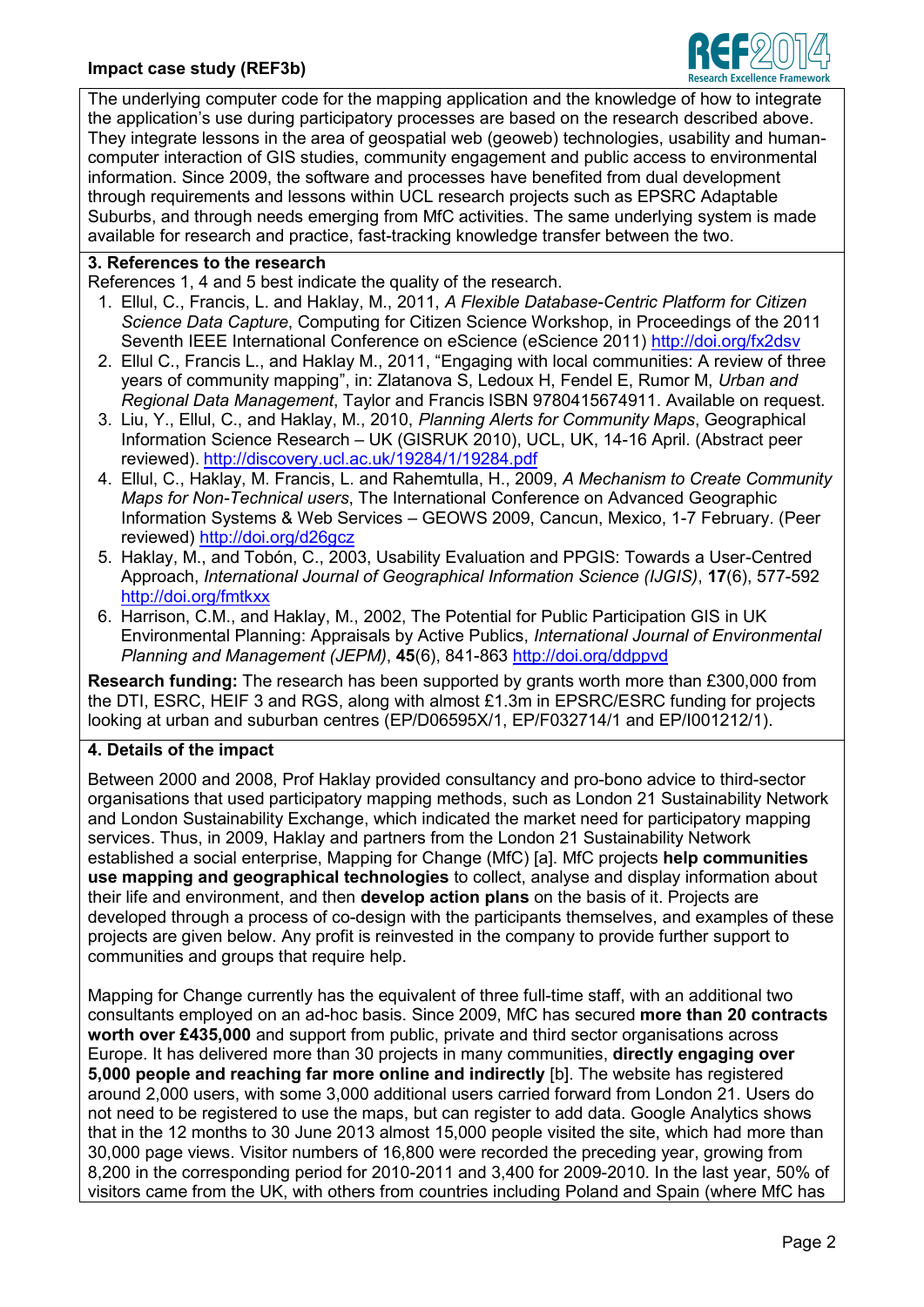

major projects running), the US, Mexico, France, Turkey, India and Germany. Almost 4,200 visitors visited the site more than twice in the last year. Clients include leading charities such as the British Trust for Conservation Volunteers, the Department of Energy and Climate Change, and international clients such as the Northern Alliance for Sustainability (ANPED).

Mapping for Change holds 198 themed map layers containing more than 15,000 points of community-sourced data, with each layer designed by the relevant community group themselves. The layers are grouped into around 60 mini-sites, which are maps for individual communities. Minisites can be hyper-local (focusing on a neighbourhood), regional, national or international. MfC prioritises engaging local communities and ensuring that its projects are inclusive, and this system and the way it is used allows community groups to be fully involved in the design of their maps from the outset of any project.

**Noise pollution and air quality on the Pepys Estate, London (January 2008 – Ongoing):** The Pepys Estate in Deptford, London, suffered noise pollution from a local scrapyard. In 2008, residents used noise meters supplied by MfC and were involved in the development of a measurement protocol that was both scientifically sound and practical to implement. Between January and February 2008, they took more than 1,500 noise measurements throughout the day and night to develop their own 'noise maps' [c]. As a result, the **Environment Agency appointed an acoustic consultant to carry out a detailed analysis of noise** in and from the scrapyard, which led to the scrapyard's licence being revoked [d]. Lewis Herlitz, Director of the Pepys Community Forum, said: "The Noise Mapping work is a major breakthrough for residents. It allowed them to **develop an evidence base about how noise damages their quality of life**. It shows that their long-standing concerns are real and need to be acted on. It provides an opportunity for **greater community engagement** around monitoring and speaking up for an improved environment. There is no going back" [e].

In 2011, residents wanted to assess the estate's air quality. Diffusion tubes (commonly used to measure nitrogen dioxide) were placed around the area, and wipe samples taken to assess the quantity and type of metals being deposited on vertical surfaces. Ozone levels were measured and leaf samples collected. As a result of the mapping survey, the **local authority (Lewisham) has installed diffusion tubes at the main junctions identified by the project** as having higher levels of NO2. They also installed a PM10 monitoring station in the neighbourhood to monitor the local situation [f]. Previously, the closest fixed monitoring station was just over a kilometre away.

**Local council policy changes, Barking 2008:** Working alongside the neighbourhood management team in Marks Gate, Barking and Dagenham, Mapping for Change led the development of a local action plan from the results of 130 individual maps of local perceptions in 2008 created by local residents. The neighbourhood management team used the participatory process to identify the issues of most concern to the residents and then act on them in collaboration with a range of local stakeholders, including the police and local authority. These included a community group organising for a **previously dirty lake to be cleaned four times a year**, with the **council parks' service allocating a budget** for the clean up; the mapping team acted as a link between community groups and council departments, with the result that the **library is now open three extra days a week** and its issue figures have doubled; local **street pastors use the map to identify and target anti-social behaviour hotspots**; and information about crimes reported to the mapping team that were not reported to police have been passed on, **helping the police develop a more accurate picture of local crime and antisocial behaviour**  $[a]$ .

**Royal Docks Noise Mapping (2009-2011):** Concerned about increasing levels of noise from London's City Airport, residents in London's Royal Docks carried out **noise mapping for use in a campaign against plans to expand the airport's operations**. Working in partnership with local campaign group Fight the Flights, MfC provided noise meters and worked with residents to develop a protocol for noise measurement. This was used during normal flight operations and, due to the on-going relationship between MfC and the community, during the eruption of the Icelandic volcano that grounded all flights in April 2010. Noise levels rose to the 60-decibel range on only three occasions during the no-flight period, whereas during normal flight operations highs of 87 decibels